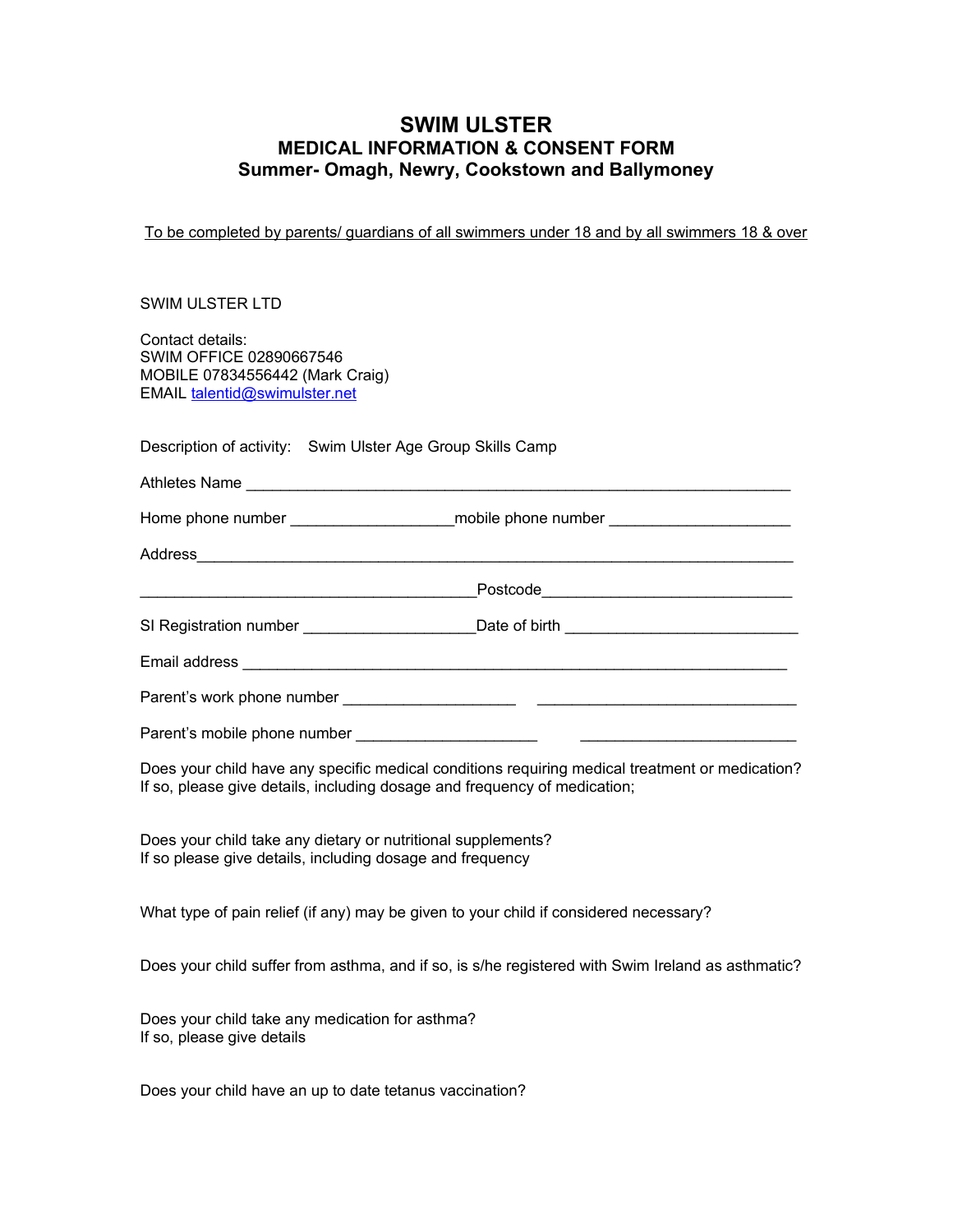Does your child have any food, drug or other allergies? If so, please give details

Does your child suffer from any disabilities (physical, visual, hearing or learning) or recognised behavioural problems that could affect their behaviour when training or in competition? If, please give details

Does your child have any specific dietary needs?

Has your child been in contact with any contagious or infectious disease or suffered from anything in the last 4 weeks that may be infectious?

Is there any other information that the organisers need to be aware of?

Doctor's name example and the phone number and the phone number  $\Box$ 

## **Declarations;**

- 1. I have received details of the activity to be undertaken and give consent for my child to take part in all the activities indicated. I understand that my child may be required to undergo physical & physiological testing of attributes such as height, weight, flexibility, strength & may be asked to perform various activities, both in and out of the water, on equipment associated with their particular discipline. Some performance tests will require my child to give maximum effort. I have not been informed by any medical practitioner that participation by my child in such activities would be dangerous.
- 2. To the best of my knowledge, the information given above is complete and accurate
- 3. I undertake to keep Swim Ulster informed of any changes that may arise in relation to the above information.
- 4. It may be necessary, in an emergency, for the team staff to have the necessary authority to obtain any urgent treatment which may be required. By signing the declaration below, I am giving consent for any medical or surgical treatment recommended by competent medical authorities to be administered, where it would be contrary to my child's interest for any delay to be incurred by seeking my personal consent.
- 5. I am aware of Swim Ulster rules and code of conduct and acknowledge that my child must obey these conditions at all times. Failure to do so my result in sanctions being applied. In the event that such action involvers expense, I accept responsibility to meet any such costs incurred.
- 6. I am aware that the information declared may be retained by Swim Ulster, in paper form and stored on the computer. Copies will only be made available to those persons who will be responsible for supervising my child but confidentiality of the information will be respected at all times.

\_\_\_\_\_\_\_\_\_\_\_\_\_\_\_\_\_\_\_\_\_\_\_\_\_\_\_\_\_\_\_\_\_\_\_\_\_\_\_\_\_\_\_\_\_\_\_\_\_\_\_\_\_\_\_\_\_\_\_\_\_\_\_\_\_\_\_\_\_\_\_\_

Signed by Parent / Guardian \_\_\_\_\_\_\_\_\_\_\_\_\_\_\_\_\_\_\_\_\_\_\_\_\_\_\_\_\_\_\_\_\_\_\_\_\_\_\_\_\_\_\_\_\_\_\_\_\_

Date \_\_\_\_\_\_\_\_\_\_\_\_\_\_\_\_\_\_\_\_\_\_\_\_\_\_\_\_\_\_\_\_\_\_\_\_\_\_\_\_\_\_\_\_\_\_\_\_\_\_\_\_\_\_\_\_\_\_\_\_\_\_\_\_